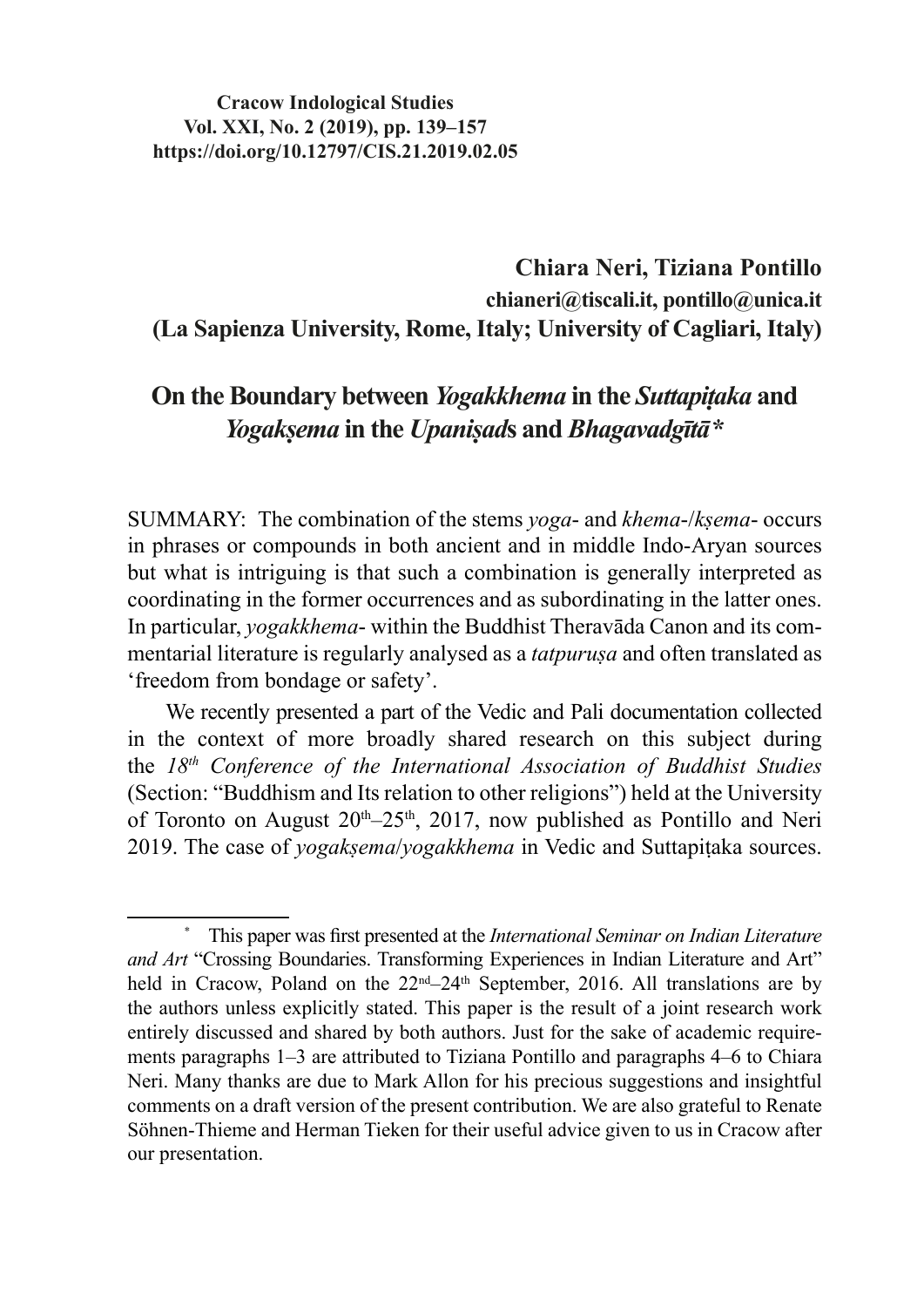In response to Norman. In: *Journal ofIndian Philosophy* 47(3): 527–563. Here, we shall take a further step in the above-mentioned comparison by concentrating on the occurrences of the compound *yogakṣema*/*yogakkhema* as found in the *upaniṣad*s and in the *Bhagavadgītā* and in some comparable *Suttapiṭaka*  passages with the aim of understanding what might have been the boundary that this word historically crossed in the framework of an assumed dialogue between different traditions.

KEYWORDS: *yoga*, *khema*-/ *kṣema*-, *yogakkhema*-/ *yogakṣema*-, *tatpuruṣa*, *dvandva*, boundary, intertextual comparison, *Summum Bonum*, *Suttapiṭaka*, *Taittirīya-upaniṣad*, *Kaṭha-upaniṣad*, *Bhagavadgītā*

### **1. Introduction**

The starting point for the present joint contribution is to try to focus on a boundary which was singled out by Johnston in 1939, when he reflected "On Some Difficulties of the *Kaṭha Upaniṣad*", i.e. when he commented on a specific meaning conveyed by a lexeme included in the *Kaṭha-upaniṣad* precisely by making a comparison with the Buddhist sources. This boundary in fact concerns the Pali compound *yogakkhema* and the matching late Vedic form *yogakṣema* in the following *Kaṭha-upaniṣad* passage, where Naciketas has to choose between *preyas*, "that which is agreeable", and *śreyas*, "that which is excellent".

KaUp 2.1.2: *śreyaś ca preyaś ca manuṣyam etas tau saṃparītya vivinakti dhīraḥ śreyo hi dhīro 'bhi preyaso vṛṇīte preyo mando yogakṣemād vṛṇīte ||*

Both the good and the gratifying present themselves to a man; the wise assess them, note their difference;<sup>1</sup> and choose the good over the gratifying, but the fool chooses the gratifying rather than what is beneficial (tr. Olivelle 1998: 381).

<sup>&</sup>lt;sup>1</sup> Lit. "he sifts them, he divides them asunder".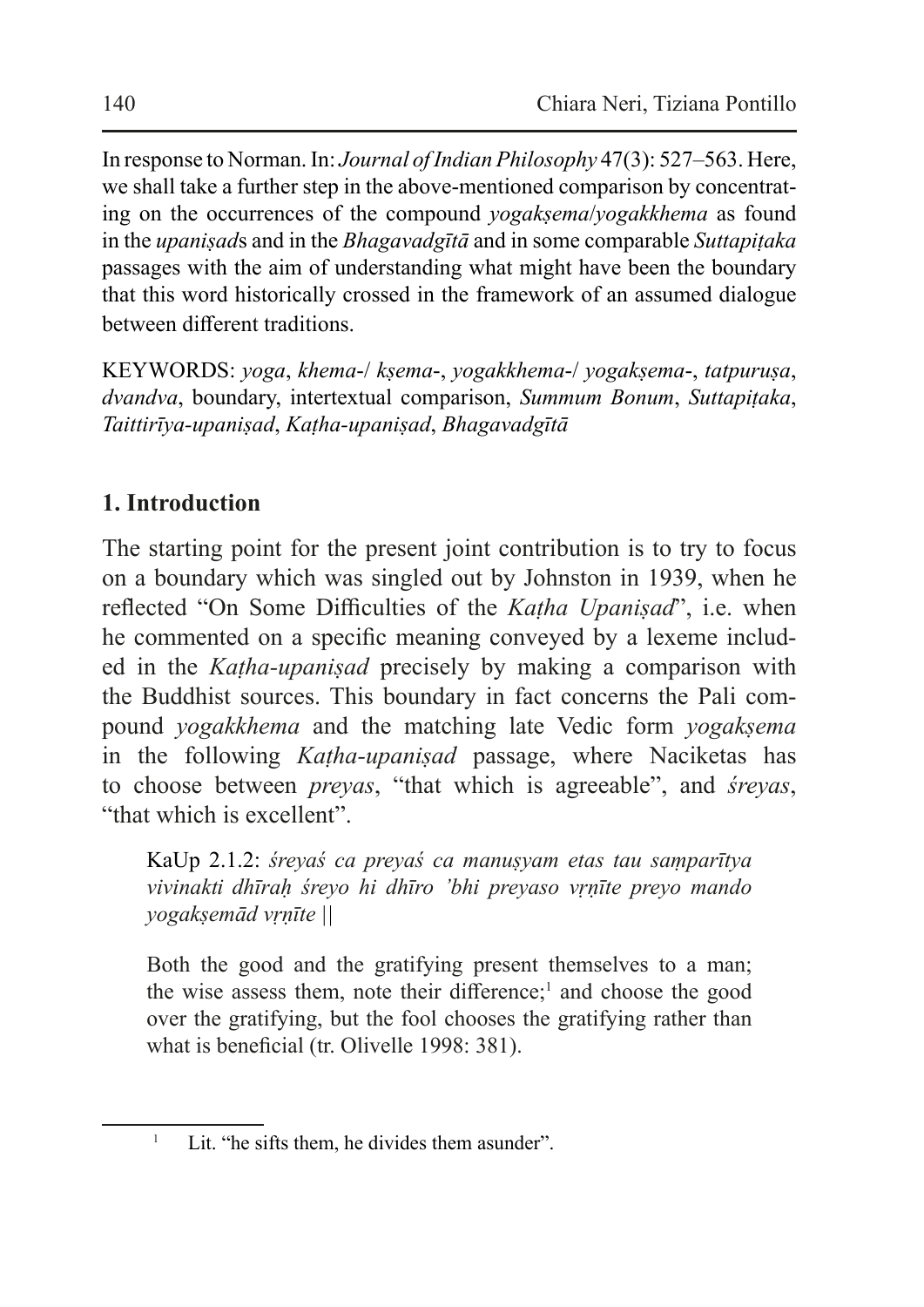Therefore, Olivelle merely translates *yogakṣema* as if it dealt with a simple word ("what is beneficial"), but this is quite far from other translations such as Müller's (Müller 1884: 8) and Filippi's (Filippi 2001: 65). The former seems to analyze the ablative *yogakṣemāt* as an ablative of cause ("through greed and avarice"), while the latter interprets the same ablative as a reason underlying a fool's choice, in the end as a sort of scope ("per conservare e difendere [la propria individualità]"). Both these translations self-evidently rely on an analysis of the compound as a *dvandva*.

What we find more interesting is that, just as Johnston (Johnston 1939: 124) noticed, the term *yogaksema* of the second *pāda*, which is analogous and synonymic for *śreyas* in the previous *pāda*, is easily comparable with the most famous Buddhist usage of *yogakkhema*, namely in the sense of the *Summum Bonum*. 2 This is why Johnston presumed that the specific usage of this compound in the *Kaṭha-upaniṣad* should be considered as a piece of evidence for the date of this work, which he considered to post-date the Buddha.<sup>3</sup>

We shall return to our final hypothesis on the plausible relationship between these two traditions and others at the end, but it must be preliminarily noted that, if *yogakṣema* is a synonym of *śreyas*, then it seems most unlikely that it denotes a combination of two coordinate meanings instead of a single unified meaning.

### **2. The** *Taittirīya-upaniṣad* **occurrence of** *yogakṣema-*

The only other occurrence of *yogakṣema* in the Vedic *upaniṣad*s is TU 3.10.2, where it is included in a long list of definitions or rather equivalences (*upāsana*) of Brahman. In other words, it is stated that Brahman has to be venerated as *yogakṣema*, which Olivelle here translates as a *dvandva*:

<sup>&</sup>lt;sup>2</sup> Cf. Charpentier 1928: 226 n. 105.

 $3$  After the 5<sup>th</sup> century BCE—as he writes.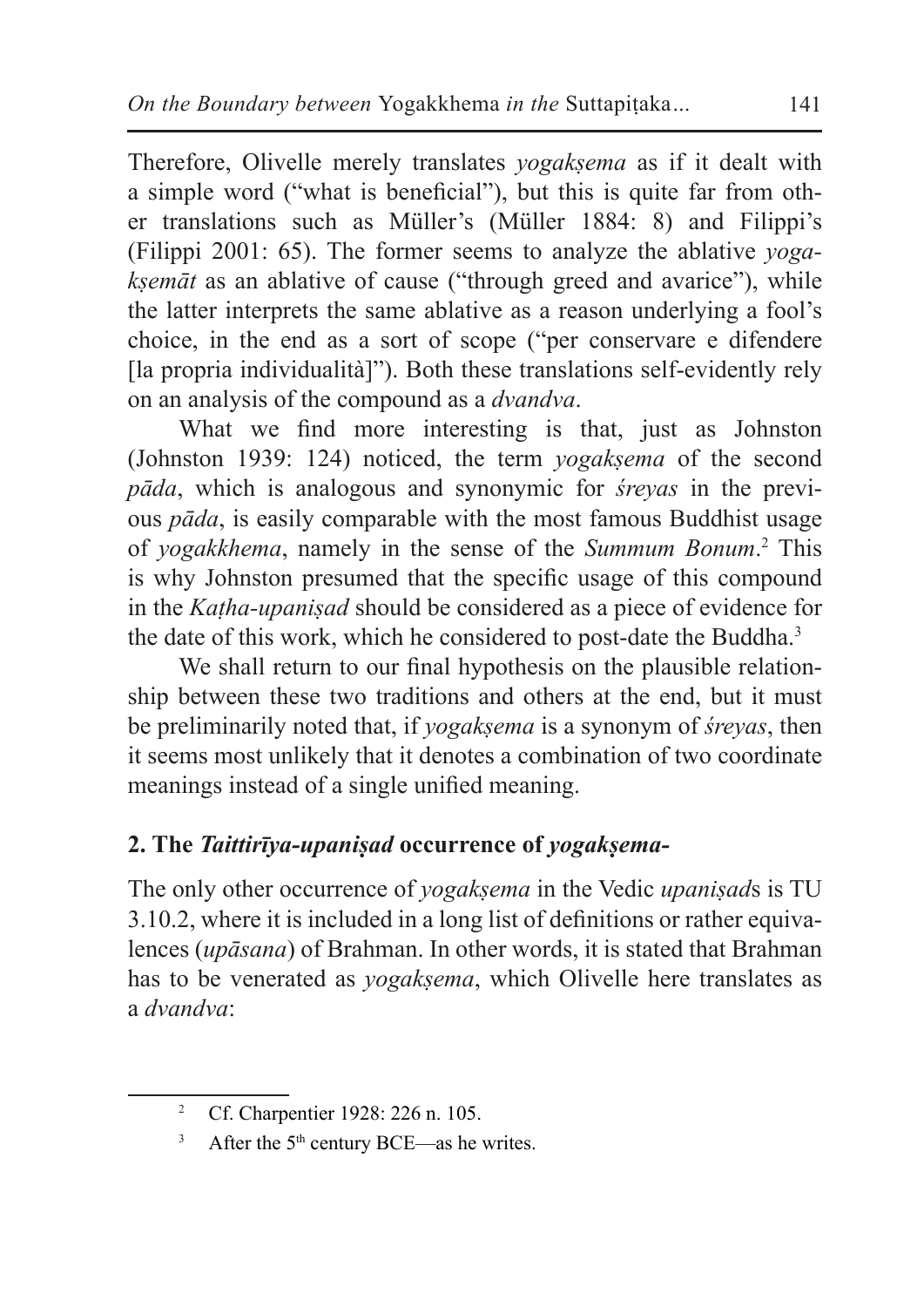*kṣema iti vāci. yogakṣema iti prāṇāpānayoḥ. karmeti hastayoḥ. gatir iti pādayoḥ. vimuktir iti pāyau. iti mānuṣī samājñāḥ.*

In speech, as rest; in the out-breath and the in-breath, as activity and rest; in the hands, as action; in the feet, as movement; in the anus, as evacuation—these are its human appellations. (tr. Olivelle 1998: 311)

Of course, here we suppose that *yogakṣema* corresponds to this twofold vital practice, i.e. out-breath and in-breath<sup>4</sup>—when they are put under control—a detail which, from a strictly semantic point of view, might favour the interpretation of our compound as a *dvandva*. Olivelle (ibid.: 577) consistently comments on this passage by associating *kṣema*  "with people who settle a land and live there", which is "contrasted [...] to 'activity' (*yoga*) associated with people (who venture out to conquer new land)."

Nonetheless, in the previous equivalence, it is only in *kṣema*  that Brahman also has to be venerated, because *kṣema* matches *vāc*, i.e. the language, and, crucially, this is completely at odds with the grammatical analysis, since a singular masculine *dvandva* isindeed unexpected. In fact, if it were an *itaretarayoga* compound, it would be inflected in the dual number, while this is a singular noun. On the other hand, as is well known, unlike the *itaretara dvandva*, the grammatical gender in a *samāhāra<sup>5</sup> dvandva*, which conveys a collective and cumulative meaning, and whose grammatical gender is not determined by the gender of the last word of the compound, but always the same, namely neuter, in accordance with Aṣṭ rule 2.4.17 (*sa napuṃsakam*)<sup>6</sup> and the gram-

It is interesting that special attention is also paid in the same context to other basic vital functions and relevant organs, which seem to be listed in a systematic, almost traditional *Sāṃkhya* order.

This technical term is mentioned as a constraint in Ast 5.4.106. Wackernagel (Wackernagel 1957: 163) interprets this term as denoting a "summary" or an "amount" (*Zusammenfassung*, Menge).

<sup>6</sup> Indeed Wackernagel (Wackernagel 1957: 165) records some singular *dvandva*s which use the gender of the second constituent (masculine or feminine) instead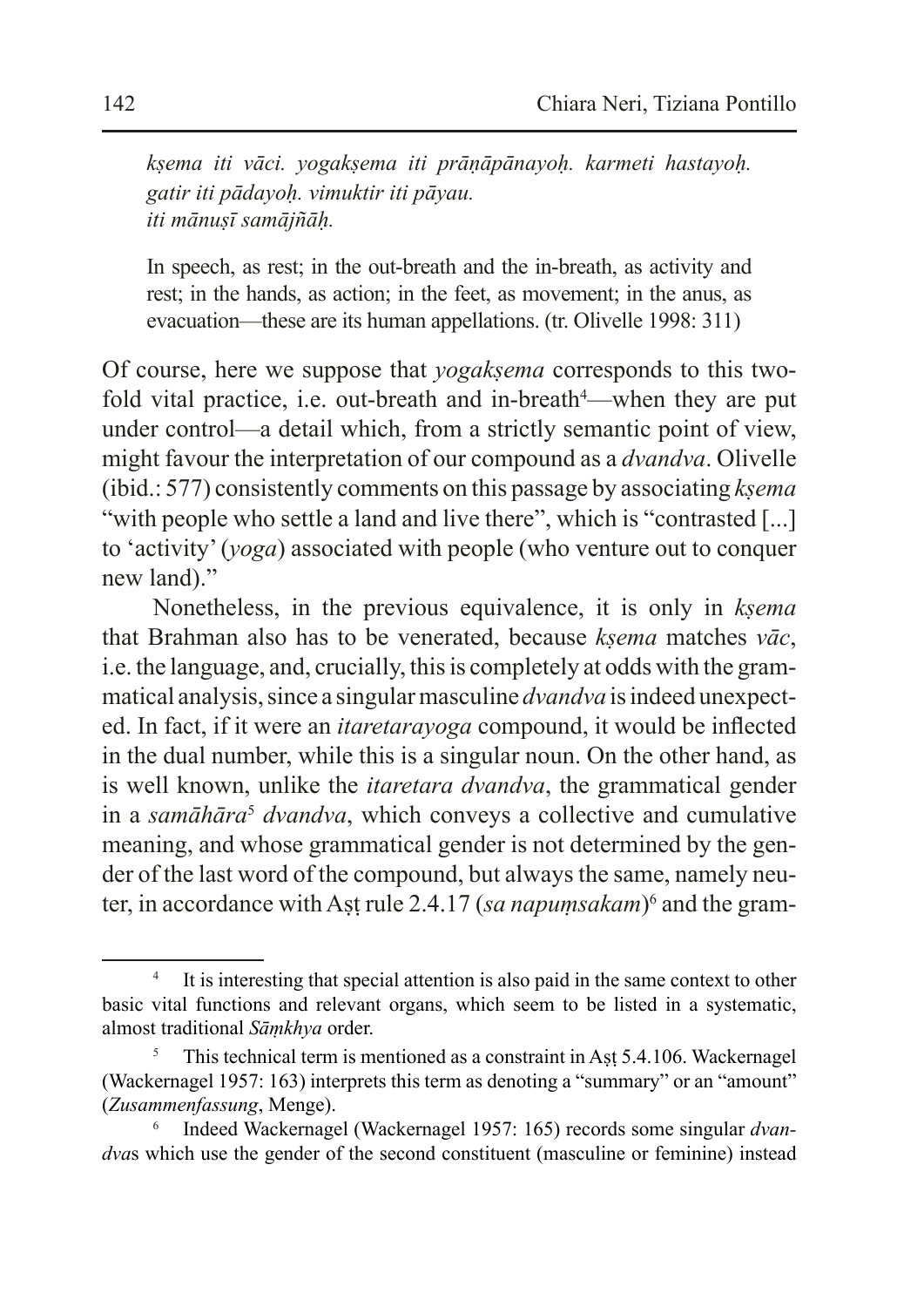matical number is always singular (*ekavacanam*), in accordance with rules 2.4.2–16. In our case, *yogakṣemaḥ* is masculine and this is why we are persuaded to think that it deals with a *tatpurusa*, where the masculine gender of the second term is regularly transferred to the whole compound. Therefore, we suggest that *yogakṣemaḥ* in the above quoted TU passage should be translated as "rest-from-exertion", which is in accordance with a common translation proposed for the cognate Pali *yogakkhema* (cf. § 4): "[Brahman also has to be venerated] in the out-breath and in the in-breath (*prāṇāpānayoḥ*), as 'rest-fromexertion' (*yogakṣema iti*)".

In fact, we are led to think that it deals with a *tatpurusa*, where the head (or better the non-*upasarjana* constituent) isthe desired *kṣema*  and the masculine gender of the second term is regularly transferred to the whole compound. It might have denoted:

—the sense of security coming from the previous enterprise(-s) / exertion(-s), if we assume the ablative case (*yogāt* or *yogebhyaḥ*) in the corresponding *vigrahavākya*<sup>7</sup> (*yogāt kṣemaḥ* or *yogebhyaḥ kṣemaḥ*), or even

—the security attained by means of this (*yogena* or *yogaiḥ kṣemaḥ*), by postulating the instrumental case in the *vigrahavākya*. 8

of the neuter one, such as *jarāmṛtyum* "old age and death" in MuṇḍUp 1.2.7 or *nābhāgekṣvākum* instead of *nābhāgekṣvāku* in MBh 1.75.15 (= 1.70.13 Poona ed.). He also suggests that it might deal with "die laxere Sprache der *Sūtren* und (jüngern?) Upaniṣads, des Epos, der Inschriften" according to him. By contrast, we consider that the status of these apparent exceptions as *dvandva*s is highly uncertain, e.g. *jarāmṛtyum*  is used as a *tatpuruṣa*, meaning "dying from age", in an earlier text, e.g. in AVŚ 2.13.2 and in AVŚ 19.24.4.

I.e. in the analytical string made of a combination of inflected nouns, which commentaries and word-formation rules, in the traditional grammars, enunciate as matching with derivative and compound words, in order to explain the analysis and meaning of them.

<sup>8</sup> This hypothesis is also based on some earlier Vedic usages of *kṣema* as an isolated *pada* in the sense of "settlement, security, rest, peace etc". For instance, in AVS  $3.12.1$ :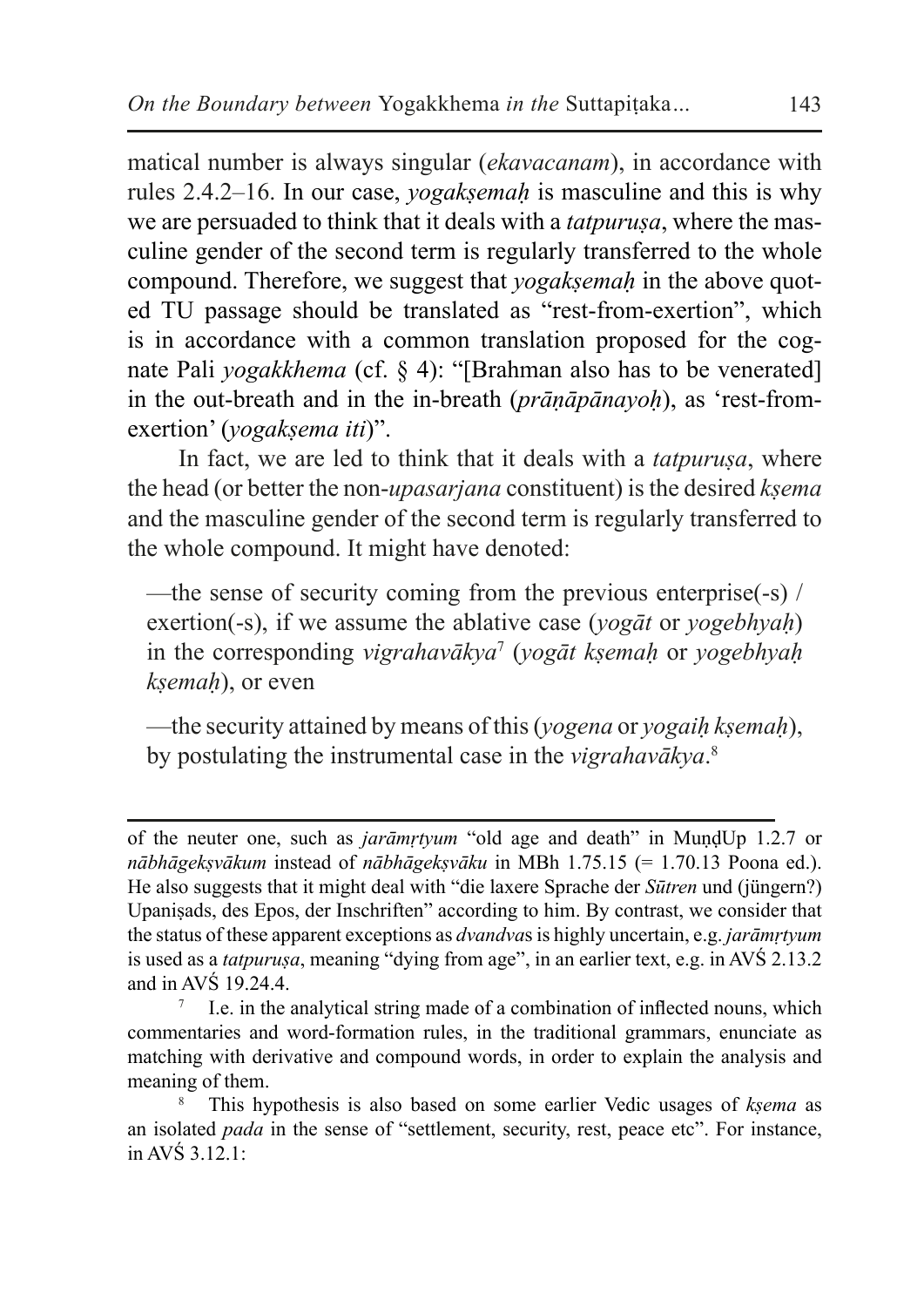# **3.** *yogakṣema* **in the** *Bhagavadgītā*

In our opinion, such an interpretation also seems fit to be extended to one of the most quoted Sanskrit occurrences of our compound, namely BhG 9.22:

*ananyāś cintayanto māṃ ye janāḥ paryupāsate* | *teṣāṃ nityābhiyuktānāṃ yogakṣemaṃ vahāmy aham* ||

To those persons, who worship Me everywhere, thinking [themselves] not-different [from Me], and who are constantly intent [on Me], I bring the rest-from-exertion.

Indeed, in the most of the translations we checked, the compound is analysed as a *dvandva*. The assumed meaning is that Krsna provides his devotees with what they do not have and protects what they have already got. For example, Radhakrishnan's (Radhakrishnan 1949: 248) translation of *yogaksema* is "attainment of what they have not and security in what they have."

> *ihaívá dhruvā́ṃ ní minomi śā́lāṃ kṣéme tiṣṭhāti ghr̥tám ukṣámāṇā | tā́ṃ tvā śāle sárvavīrāḥ suvī́ rā áriṣṭavīrā úpa sáṃ carema ||*

"Just here I fix a firm enclosure. Let it stand in peace, sprinkling fat! Let us enter you, oh enclosure! rich in horses, rich in cows, rich in joys!"

There are at least 5 other occurrences of *kṣema* in the AVŚ and 3 other ones in the *Ṛgveda*, but what is more noteworthy is that the object of a prayer comparable with this quoted from the *Śaunakīya-Atharvaveda* is conveyed in ṚV 10.166.5 by the compound *yogakṣemá*-, which is the sole Ṛgvedic occurrence of this compound (there is no occurrence in the AVŚ):

> *yogakṣemáṃ va ādā́yāhám bhūyāsam uttamá ā́ vo mūrdhā́nam akramīm | adhas padā́n ma úd vadata maṇḍū́kā ivodakā́n maṇḍū́kā udakā́d iva* ||

Having obtained indeed the *yogakṣema*, might I become the highest! I have walked on your head. From under my feet, may I raise my voice, like frogs [who spring] out from the water, like frogs out from the water.

Although in the latter passage, it actually deals with a wisdom target for the aspiring winning poet, it is clear that this longed-for victory will provide him with a quite material welfare, i.e. with the safe possession of what he has won.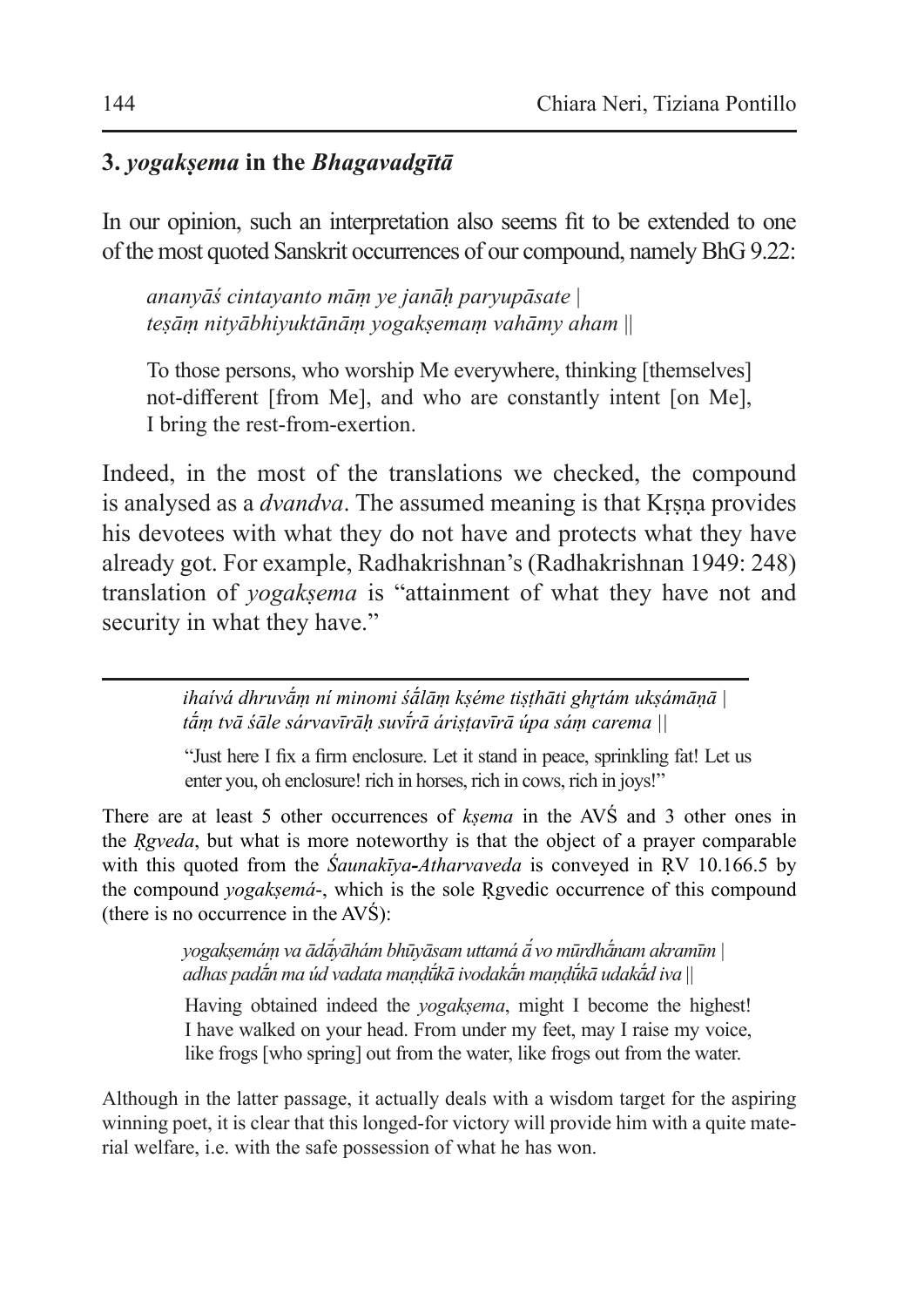This interpretation self-evidently depends on the traditional BhG commentaries. For instance, *Śaṅkarabhāṣya*'s analysis is as follows:

*yogakṣemaṃ yogo 'prāptasya prāpaṇaṇaṃ kṣemas tadrakṣaṇaṃ tad ubhayaṃ vahāmi prāpayāmy aham,*

[As regards as the word] *yogakṣemaṃ*: *yoga* is the action of attaining that which has not [yet] been attained, *ksema* is the action of protecting it. I am bringing both of them, i.e. I am helping [my devotees] to attain them.

The *Nīlakaṇṭhavyākhyā* is even more explicit:

*yogaḥ—aprāptasyānnader yogabhūmikāyā vā prāpaṇaṇaṃ. kṣemaḥ tasyaiva prāptasya saṃrakṣaṇaṃ. tad dvayam eva vahāmi nirvahāmi. tair annādyarthaṃ vā yogabhūmiṣūrdhvordhvabhūmilābhārthaṃ vā cintā na kartavyetyarthaḥ,*

*yoga* is the action of attaining that which has not [yet] been attained, such as food or land property. *kṣema* is the action of preserving that which has been attained. I am just bringing these two, i.e. I am attaining them. This means that they have not to need hence forward to be anxious for food etc. or in the field of land-properties, i.e. hence forward there is no purpose of obtaining land property.

Even though neither the quoted commentaries nor the consulted translations mention this detail, it isreasonable to assume that a crucial source for this interpretation was historically a passage which almost inaugurates the second part of the *Arthaśāstra* (books 6–14). Here *yogaksema* is explained by means of an *itaretarayoga* compound which seems to suggest a pair of synonyms of its constituents, to illustrate the complementarity of two likewise necessary kingly tasks, i.e. "to acquire property and wealth through enterprise and then provide security for what he has gained" according to Olivelle (Olivelle 2013: 10).

AŚ 6.2.1–3: *śamavyāyāmau yogakṣemayor yoniḥ | karmārambhānāṃ yogārādhano vyāyāmaḥ* | *karmaphalopabhogānāṃ kṣemārādhanaḥ śamaḥ* |

Rest and exertion form the basis of enterprise (*vyāyāma*) and security (*śama*). Exertion consists of the enterprise that one furnishes to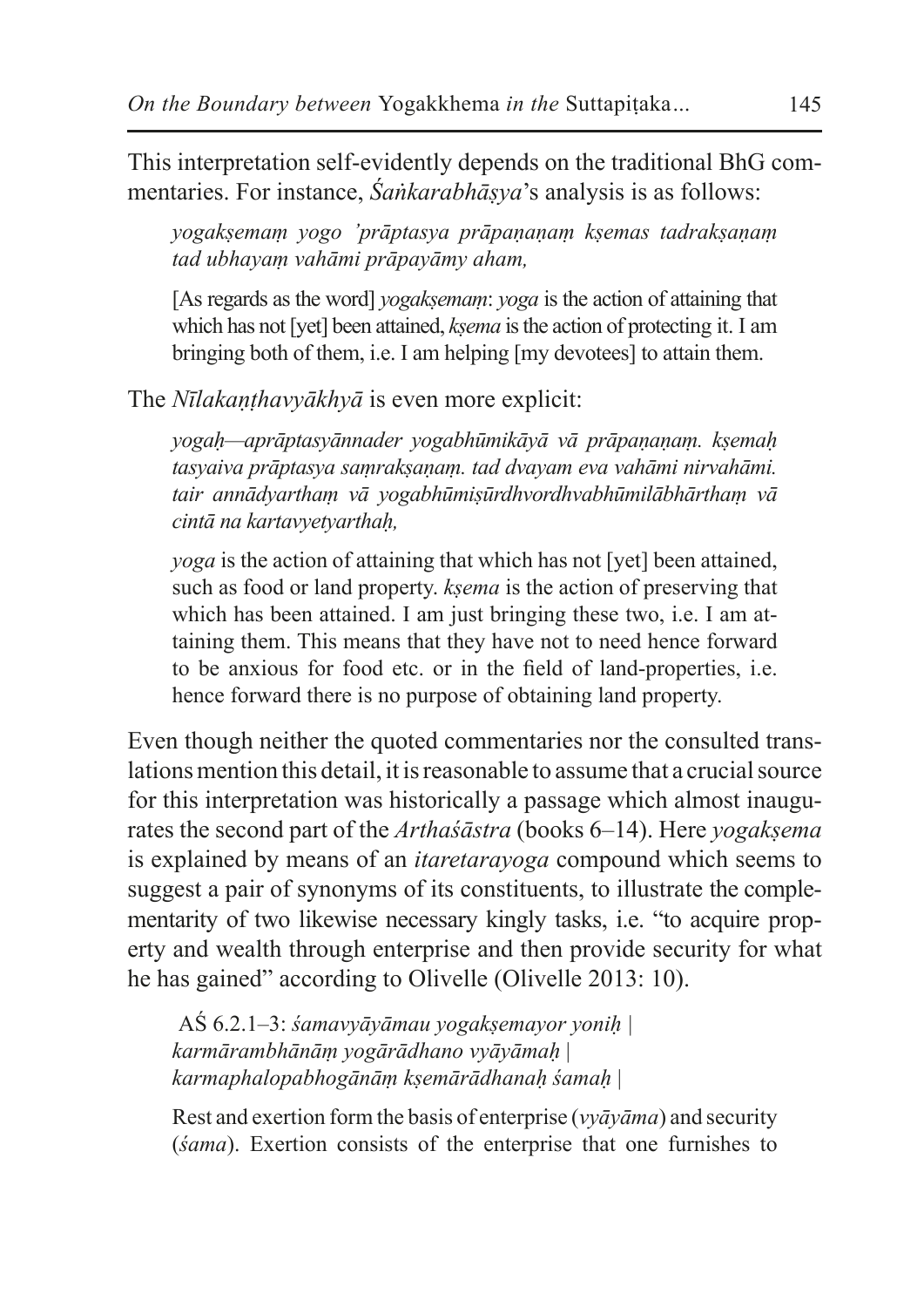activities that are being undertaken. Rest consists of the security that one furnishes to the enjoyment of the fruits of one's activities. (tr. Olivelle 2013: 273)

Along the lines of this kingly programme, Kṛṣṇa in BhG 9.22 should have been envisioned as a Lord who provides his subjects with all they need.

On the other hand, some translations are so generic that we are not sure about the corresponding analysis, as e.g. in that of Stoler Miller's (Stoler Miller 1991:  $86$ ),<sup>9</sup> where the single term "reward" is used for the whole compound *yogaksema*. Only Ray (Ray 1933: 134) seems to have understood it as we do, at least from the compound-analysis point of view,<sup>10</sup> when he advances *yogeṣu kṣema iti sa yogakṣemaḥ* as a proper *vigrahavākya* (ibid.: 135), i.e. "among gains what is good or auspicious" and thus he argues that this compound is "equivalent to *niḥśreyasa* or the *Summum Bonum*". Indeed, he postulates that this term derives from the language of traders, according to which "a valuable article of trade, when it has been obtained, has to be guarded carefully, so as to make a good profit out of it when the opportunity came". In actual fact, there is no need to conjecture what is instead included in the relevant sources. Our compound might have denoted the sedentary peaceful life which follows the rides, contests and every kind of exertion which was compulsory for it to be achieved—as is well documented in the earliest Vedic texts. Thus, *yoga-kṣema* might have depicted that which is one of life's highly valued aims, especially in a spiritual sense as far as both the last two passages quoted here are concerned. Even though we are analyzing the compound as a *tatpuruṣa*  instead of as a *dvandva*, the final meaning we have assumed for this strophe is, all in all, not so distant from the traditional interpretation.

<sup>&</sup>lt;sup>9</sup> "Men who worship me, thinking solely of me, always disciplined, win the reward I secure."

<sup>&</sup>lt;sup>10</sup> In fact, he maintains that *yogakṣema* means "release from the cycle of rebirths" and that "the real meaning of the verse is that while Vedic sacrificers and the worshippers of other gods are subject to rebirths, the constant devotees of the Lord are not subject to them, because they know the nature of the Lord and are united to Him."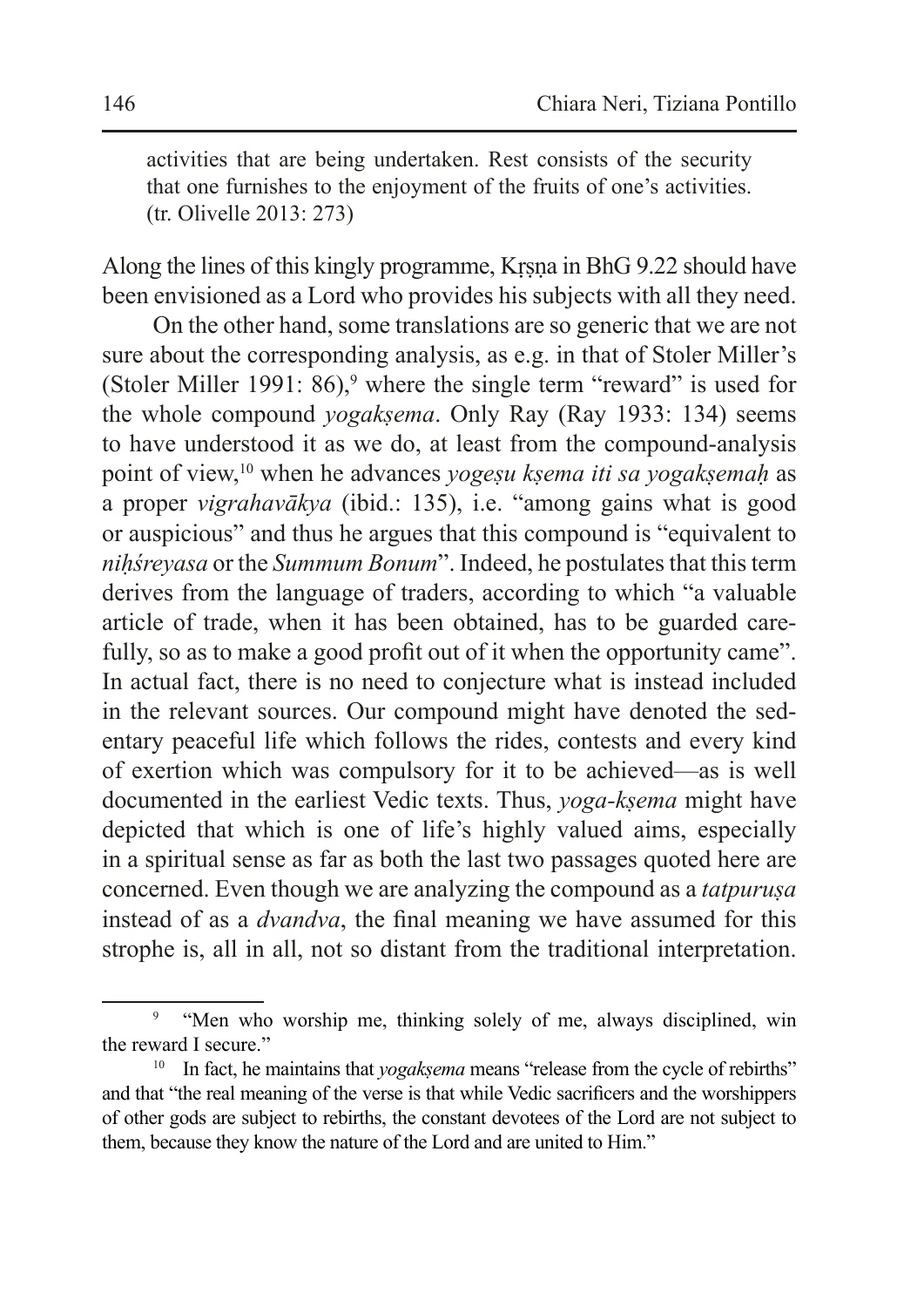Krsna provides his devotees with a carefree life, possibly as far as both the secular and the spiritual life are concerned. The only other BhG occurrence is 2.45:

*traiguṇyaviṣayā vedā nistraiguṇyo bhavārjuna | nirdvandvo nityasattvastho niryogakṣema ātmavān ||*

Ariuna, the realm of sacred lore is nature—beyond its triad of qualities, dualities, and mundane rewards, be forever lucid, alive to your self! (tr. Stoler Miller 1991: 35)

The final *a* vowel followed by an initial  $\bar{a}$  is therefore considered as the *sandhi* effect of *aḥ*, i.e. *niryogakṣema*- is supposed to be a singular nominative referred to Arjuna in exactly the same way as *nirdvandva*and *nityasattvastha*-, in accordance with BhGC.

For instance, the *Śaṅkarabhāṣya* explicitly quotes this nominative form (*tathā niryogakṣemah*) and comments on this compound as follows:

*anupāttasyopādānaṃ yogaḥ upāttasya rakṣaṇaṃ kṣemaḥ. yogakṣemapradhānasya śreyasi pravṛttir duṣkarety ato niryogakṣemo bhava,*

*yoga* is the action of acquiring that which has not [yet] been acquired. *kṣema* is the action of protecting that which has been acquired. A behaviour based on the high condition of one who has *yogakṣema* as his chief principle is difficult to maintain. Therefore, may you be free from *yoga* and *kṣema*!

*nir*-*yogakṣema*- should be derived in accordance with Pāṇini's rule Aṣṭ 2.2.18 *kugatiprādayaḥ*, "[The indeclinable *pada*] *ku*- and the units termed *gati* (Aṣṭ 1.4.60) or included in the list beginning with *pra*- (Aṣṭ 1.4.58) [compulsorily combine with an inflected word, to form a *tatpuruṣa* compound]." As the traditional *vigraha niṣkauśāmbi*is *niṣkrāntaḥ kauśāmbyāḥ*, i.e. the compound *niṣkauśāmbi* denotes "one who has departed from [the town named] Kauśambī", analogously the *tatpurusa niryogaksema* could analogously denote "one who has left the condition which is called '*yogakṣema*'", and since he is exhorted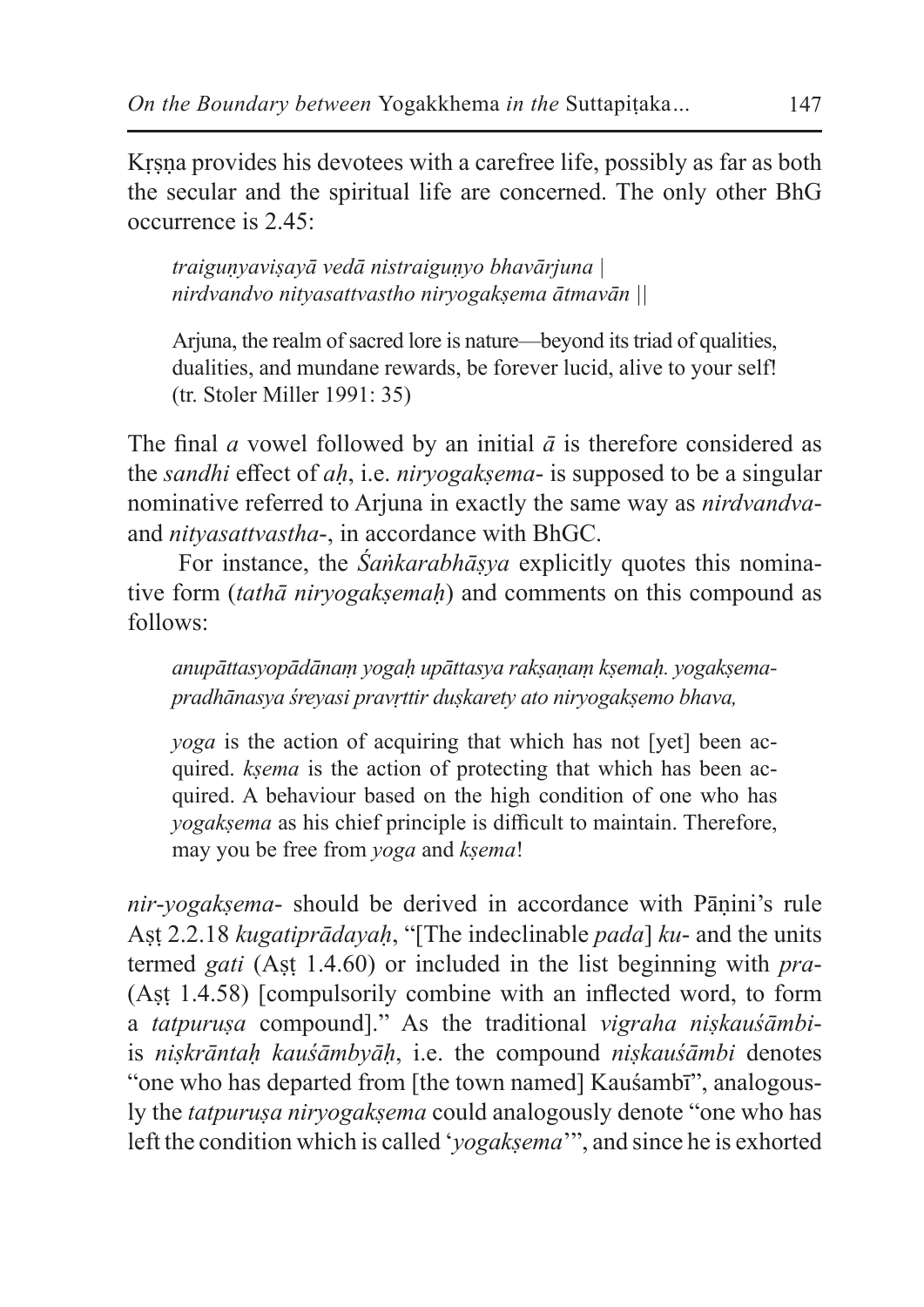to leave it intentionally, "one who is indifferent towards—we mean the 'material' *yogaksema*".<sup>11</sup> We thus propose the following translation for the above BhG 2.45 verse:

The Vedas are such that their scope is confined to three qualities; be indifferent toward those three qualities, o Arjuna, indifferent towards the pairs of opposites, permanently relying on truth, master of yourself indifferent towards the rest from exertion.

We consider that the auspicious carefree condition mentioned in both BhG occurrences could be interpreted as the *Suttapiṭaka* occurrences surveyed below. Of course, this BhG passage could easily be post-Buddhist and thus be an instance of the continuance of the Buddhist usage in a brahmanical text, i.e. a piece of evidence of a boundary between these two different religious traditions, that has been crossed, possibly favoured by a common Indo-Aryan substrate.

### **4.** *yogakkhema* **and** *nibbāna* **in the Pali** *Suttapiṭaka*

In the *Suttapitaka* of the Pali canon there are many occurrences of the term *yogakkhema*, included in set formulas,<sup>12</sup> which has different meanings and which has been translated in a great diversity of ways,<sup>13</sup> though always as a *tatpuruṣa*. In order to compare this huge body of material with the quoted late Vedic texts and in particular with

<sup>&</sup>lt;sup>11</sup> Furthermore, *niryogakṣema ātmavān* might even be considered as a single phrase and thus as a variatio with respect to the previous other compound beginning with the prefix *niḥ*. In this case we should assume the effect of a different *sandhi*, namely from \**niryogakṣeme ātmavān* as a *vigraha*, meaning "master of himself in the [condition of] rest free from exertion", i.e. at peace, in the security of a life free from the thought of acquisition. The whole verse could be translated as follows: "The Vedas are such that their scope is confined to three qualities; be free from those three qualities, o Arjuna, indifferent toward the pairs of opposites, permanently relying on truth, master of yourself in your freedom from exertion."

<sup>12</sup> E.g.: M I 4; S IV 123–125; S V 327; S V 143–145; A II 86–87; It 9 v. 17: [...] *sekho appattamānaso anuttararaṁ yogakkhemaṃ patthayamāno viharati*.

An example are the diverse translations of this compound in verse 23 of the well-known *Dhammapada*: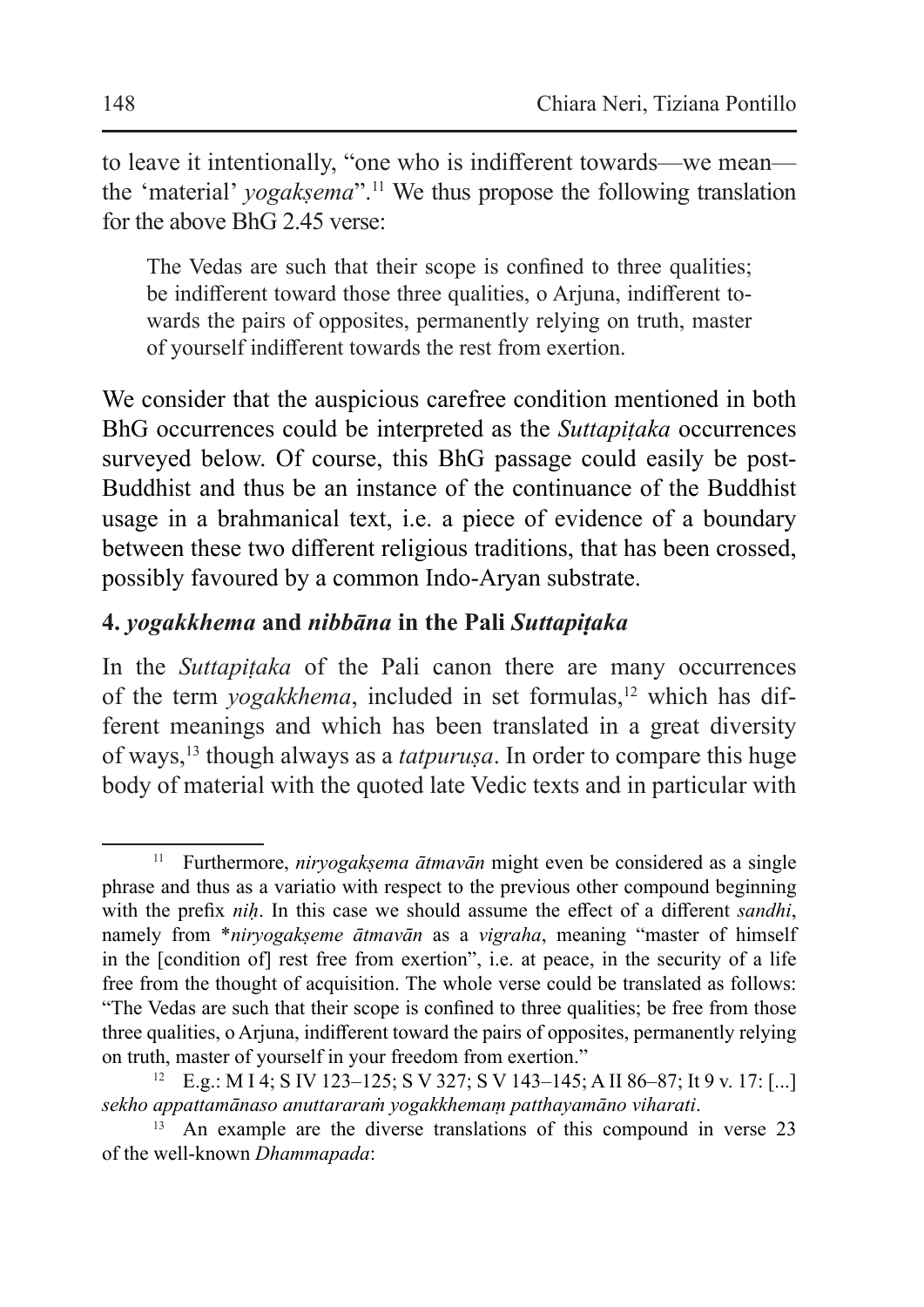the two BhG occurrences, we will restrict our analysis to passages in which this compound denotes *nibbāna*, the *Summum Bonum*, one of the most important meanings of this term.

Indeed, many Pali scholars have interpreted *yogakkhema* as an epithet for *nibbāna*, e.g. Anālayo (Anālayo 2009: 801) and Kumoi (Kumoi 1997: 409), the latter stating: "In the early Buddhist texts the term *yogakkhema* is used to mean the attainment of perfect peace from the four attachments, which is always an epithet of *nibbāna*."

Nevertheless, it is the case that there are many passages in which *yogakkhema* is a qualification of *nibbāna*, e.g. M I 173:

*atha kho bhikkhave pañcavaggiyā bhikkhū mayā evaṃ ovadiyamānā evaṃ anusāsiyamānā attanā jātidhammā samānā jātidhamme ādīnavaṃ viditvā ajātaṃ anuttaraṃ yogakkhemaṃ nibbānaṃ pariyesamānā ajātaṃ anuttaraṃ yogakkhemaṃ nibbānaṃ ajjhagamaṃsu*

Then the *bhikkhu*s of the group of five, thus taught and instructed by me, being themselves subject to birth, having understood the danger in what is subject to birth, seeking the unborn supreme security from bondage, *nibbāna*, attained the unborn supreme security from bondage, *nibbāna*. (tr. Bodhi 1995: 265)

*te jhāyino sātatikā niccaṃ daḷhaparakkamā | phusanti dhīrā nibbānaṃ yogakkhemaṃ anuttaraṃ ||*

Norman (Norman 1997: 4) translates it as "Meditating, persevering, constantly making a firm effort, those wise ones attain nibbāna, supreme rest from exertion", taking *yogakkhema* as a *tatpuruṣa* and translating it as "rest from exertion". Before him, Max Müller (Müller 1881: 9) translated it as "These wise people, meditative, steady always possessed of strong powers, attain to *Nirvāna*, the highest happiness," taking *yogakkhema* merely as a synonym for *nibbāna*. Other scholars emphasize the connection of yoga with bond, e.g. Nārada Thera (Nārada 1972: 24): "The constantly meditative, the ever steadfastly ones realize the bond-free, supreme *Nibbāna*" (Carter and Palihawadana 1987: 16): "Those mediators, persevering, forever firm of enterprise, those steadfast ones touch *Nibbāna*, Incomparable release from bonds."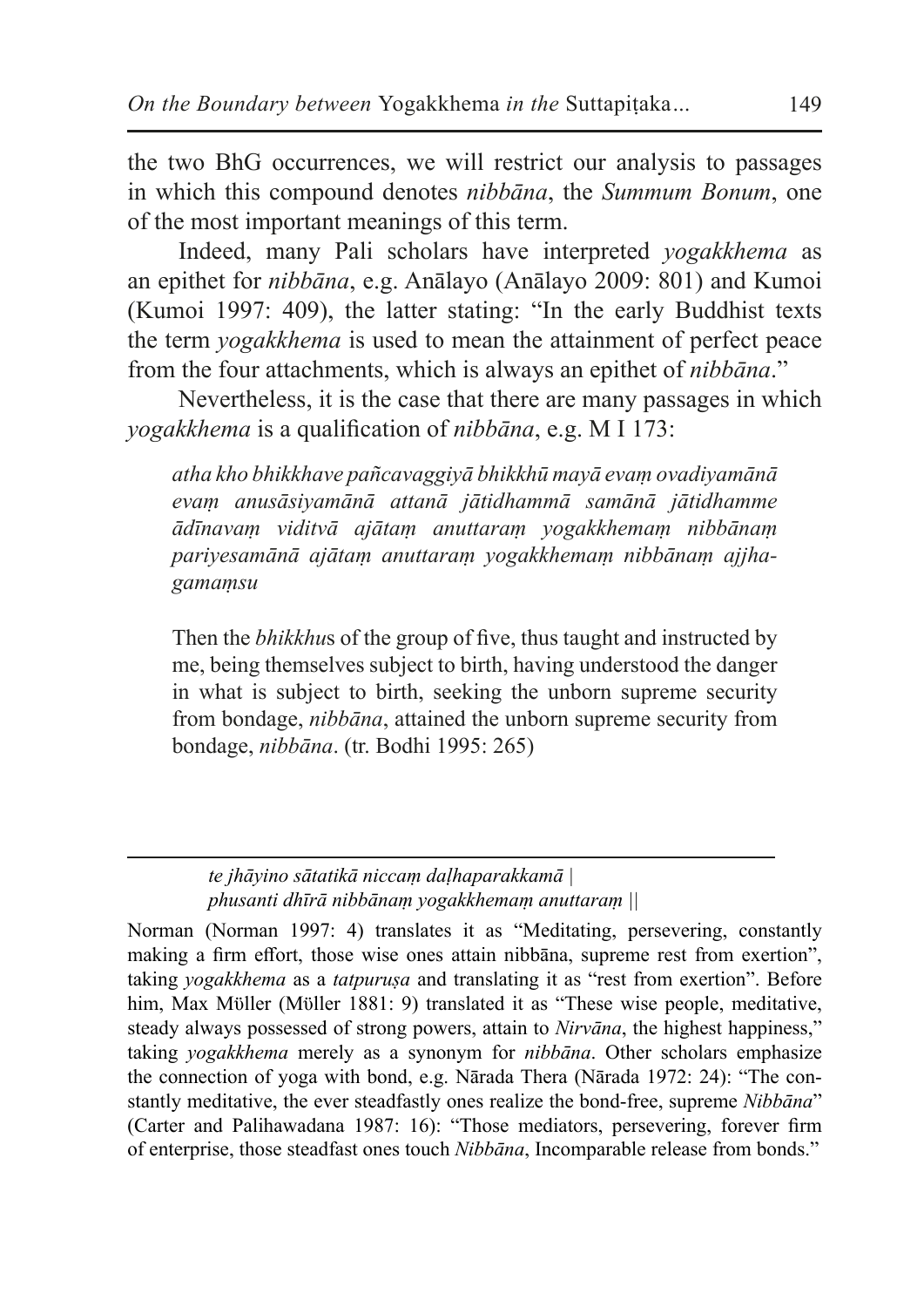In this case and in many others (e.g. M I 275; M I 163–7), the compound *yogakkhema* is often associated with *anuttara*, an adjective that means "second to none, incomparable".

 A further example is the formula mentioned previously: *attanā jātidhammā samānā jātidhamme ādīnavaṁ viditvā ajātaṃ anuttaraṃ yogakkhemaṃ nibbānaṃ pariyesamānā* and A III 295:

*yo papañcaṃ anuyutto papañcābhirato mago | virādhayi so nibbānaṃ yogakkhemaṃ anuttaraṃ || yo ca papañcaṃ hitvāna, nippapañcapade rato | ārādhayi so nibbānaṃ, yogakkhemaṃ anuttaran ti ||*

The creature devoted to proliferation, who is delighted with proliferation, has failed to attain *nibbāna*, the unsurpassed security from bondage. But one who has abandoned proliferation, who finds delight in non-proliferation, has attained *nibbāna*, the unsurpassed security from bondage. (tr. Bodhi 2012: 216)

In these stanzas, *yogakkhema* clearly qualifies *nibbāna* and from the grammatical point of view it is in apposition with it, used as if it were its synonym. Here and in other works, Bodhi (e.g. Bodhi 1995) translates *yogakkhema* as "security from bondage" and interprets it as a *tatpuruṣa*.

So, as we saw in the BhG passage 9.22 (see § 3), those who are really concentrated on the true goal, that is conventionally identified with Kṛṣṇa, receive the *yogakṣema* from him. This BhG passage seems to be a later answer to the ideas expressed in the early Buddhist verses discussed here. In fact, in the Pali canon the people that are not engaged in the mental proliferation (*papañcā*) are said to have attained *nibbāna*. By contrast, the BhG prescribes constant concentration (*nityābhiyukta*) on Kṛṣṇa as the ideal. Therefore, the BhG promotes a theistic scope while the Pali texts use a more impersonal idea ofthe *Summum Bonum*, but beyond this important difference they use the same compound *yogakkhema*/*yogakṣema* to connote the aim of their different religious paths.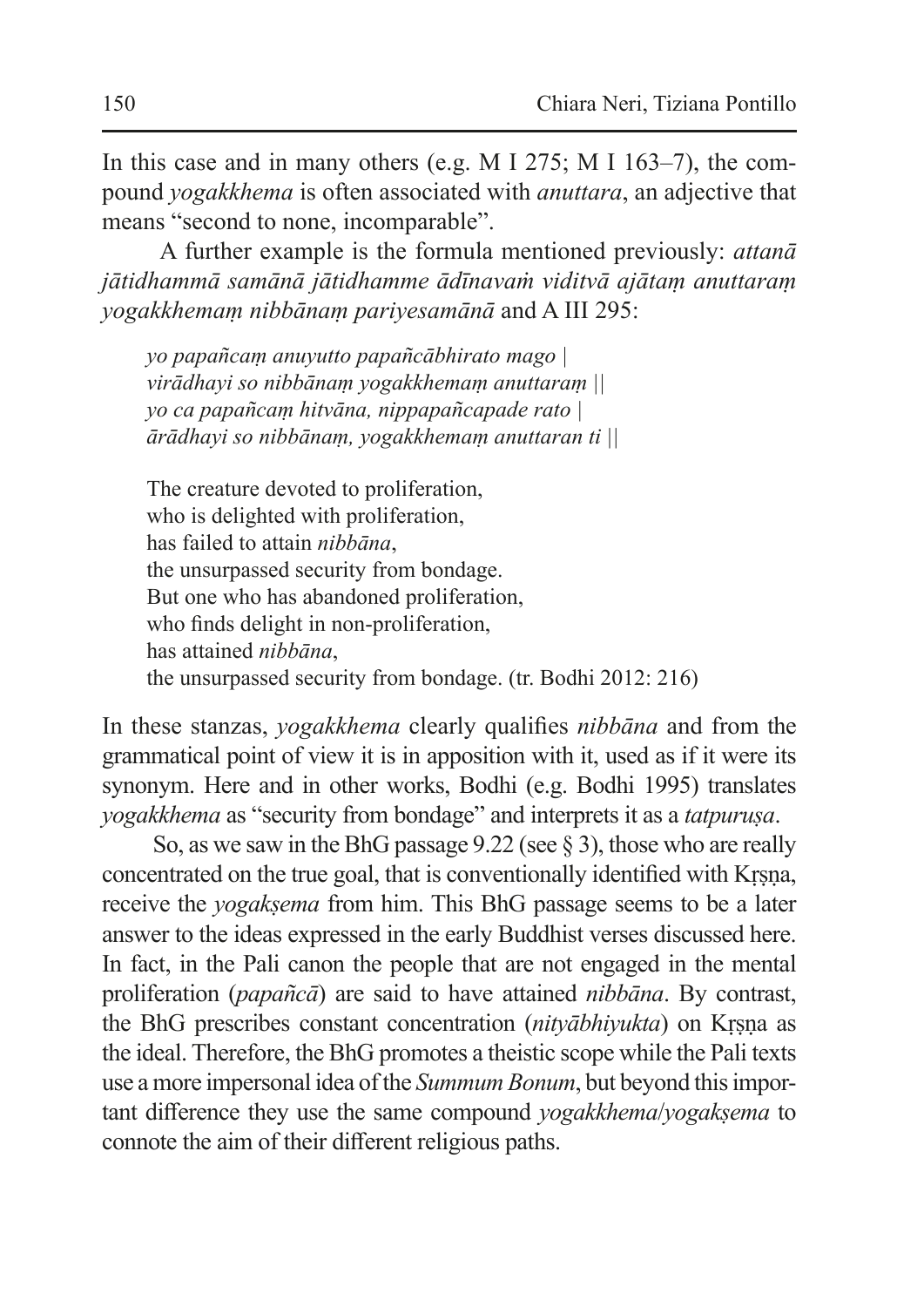There are also some linguistic similarities such as the verbal root *yuj*- (P *anu-yutto* and Skt. *abhi-yukta*), with the BhG's *abhiyukta* possibly being a reuse and reinterpretation of the Buddhist (Pali) *anuyutta*.

# **5.** *khema*

Another important connection that proceeds in the same direction is seen in TU 3.10.2 already quoted, where Brahman is venerated as *yogaksema*, which in this case is connected with the vital practices and in particular with *kṣema* 'the rest'. In Pali Buddhist texts we find that the word *khema*, which corresponds to the Sanskrit *kṣema*, "also occurs by itself as a synonym for *nibbāna*" (Norman 1969: 128)<sup>14</sup>. An example is:

M I 508: *ārogyaparamā lābhā, nibbānaṃ paramaṃ sukhaṃ | aṭṭhaṅgiko ca maggānaṃ, khemaṃ amatagāminan ti ||*

Health is the best of gains, the eightfold [Path is the best] of paths, *nibbāna* the best happiness, the security that leads to the deathless.

Thus, *nibbāna* is certainly another meaning of *yogakkhema* and in particular of *khema*. The commentary on *yogakkhema* in the previously quoted *Dhammapada* verses highlights the association with *nibbāna*, with the cycle of rebirth:

Dhp-a I 231: '*yogakkhemaṃ anuttaraṃ' ti ye va cattāro yogā mahājanaṃ vaṭṭe osīdāpenti, tehi khemaṃ nibbhayaṃ sabbehi lokiyalokuttaradhammehi seṭṭhattā anuttaran ti.* 

*yogakkhemam anuttaram* [means] those four bonds<sup>15</sup> that cause the multitude to sink down in the cycle of existence, from them [those wise ones attain] peace, the fearless [state], [which is] supreme on account of exceeding all mundane and supra-mundane *dhamma*s.

<sup>14</sup> As mentioned above (see footnote 9), the word *kṣema* in ṚV and AV**Ś** found by itself also conveys a positive meaning, but it is generally a feature of the secular ordinary life, excluding AVŚ 11.7.13.

<sup>15</sup> Probably these four kinds of *yoga* are the sense-desires (*kāma*), craving for existence (*bhava*), false views (*diṭṭhi*), and ignorance (*avijjā*), e.g. A II 10: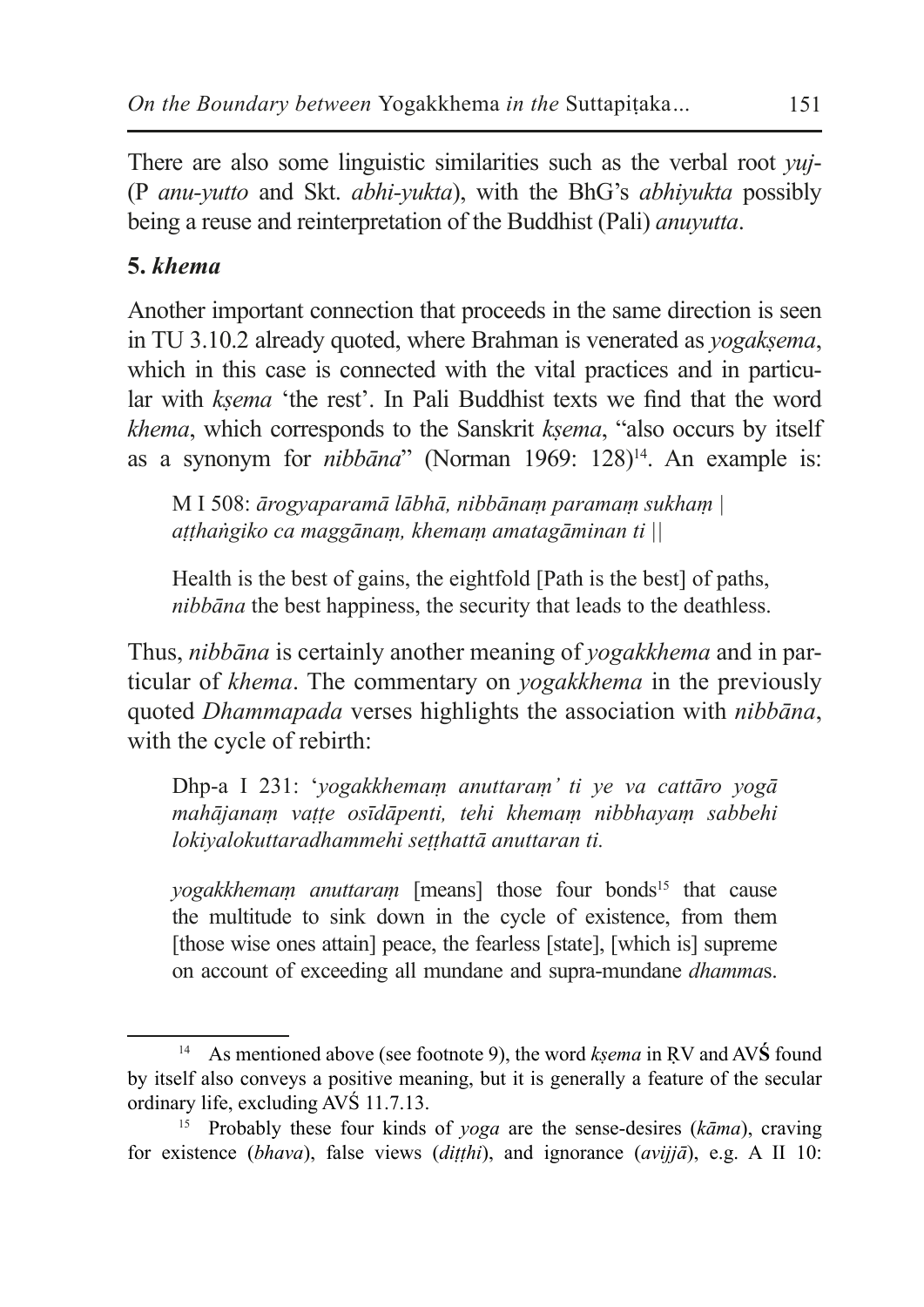This commentarial explanation is very interesting because it suggests that the late meaning of *yogakkhema* is the absence of suffering or the end of the cycle of life (*mahājanaṃ vaṭṭe*), which correspond to peace (*khema*) and is similar to the Vedic idea to have a period of sedentary life or a period of peace without war (see  $\S$  3). Then, this same idea of stopping an "effort cycle (*yoga*)" could become more refined and abstract and come to depict the end of the "*saṃsāra* cycle", i.e., the interruption of the pain cycle, the attainment of the *Summum Bonum*', in the Buddhist idea, *nibbāna*.

# **6. Parallels between the Pali canon and BhG 2.45**

Therefore, the meaning of the quoted BhG 2.45 verse (see  $\S$  3) could be similar to the contents of other Pali canonical passages, such as the following (A II  $52 =$  It  $50 =$  Patis II 80):

*te yogayuttā mārassa | ayogakkhemino janā || sattā gacchanti saṃsāraṃ | jātimaraṇagāmino ||*

Such people are bound by the yoke of Māra, and do not reach security from bondage. Beings continue in *saṃsāra*, going to birth and death. (tr. Bodhi 2012: 438)

There is a parallel element with the BhG in the use of a negative matching expression, respectively in Sanskrit *nir-yogakkhema* and in Pali *a-yogakkhema*, to convey the same idea that *yogakkhema* has not been attained, but in the BhG verse this compound is related to something material, toward which wise men have to become indifferent, in the Pali canon it is instead a precious condition difficult to achieve.

The commentary on this verse glosses *ayogakkhema* with:

*cattaro'me bhikkhave yogā. katame cattāro? kāma-yogo, bhava-yogo, diṭṭhi-yogo, avijjā-yogo*.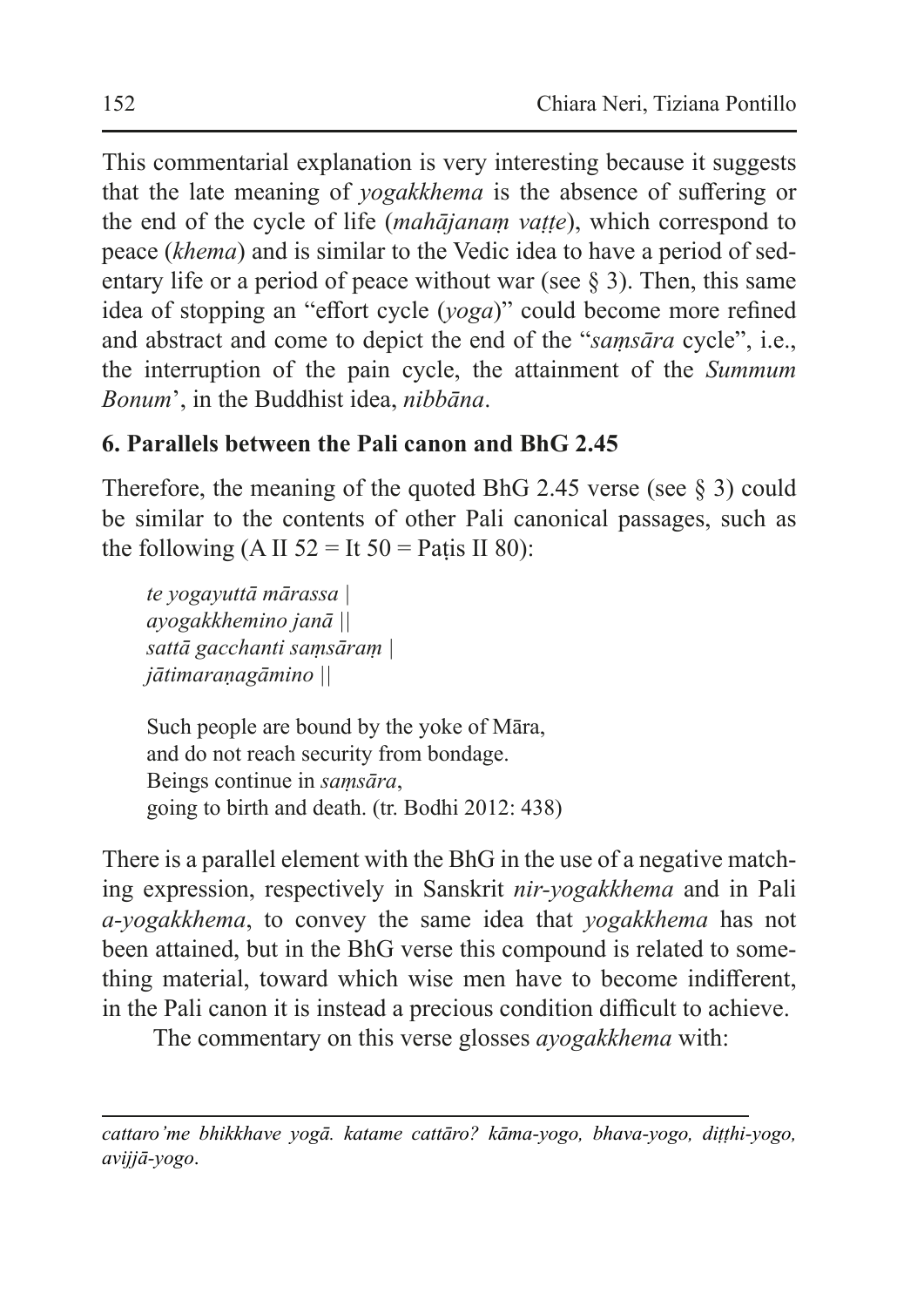Mp III 91: *ayogakkhemino ti catuhi yogehi khemaṃ nibbānaṃ appattā.*

*ayogakkhemin* means one who has not obtained *nibbāna*, which is peace (*khema*), because of the four bonds (*yoga*).

Here *yoga* represents something negative, that is, the obstacles to the achievement of peace (*khema*), which is *nibbāna*.

Compared to the idea in the *Śaṅkarabhāṣya* that *yoga* in BhG 2.45 is the element that has not yet been acquired, in this case in this Pali passage it is the negative element (a negative bond). *Kṣema* which according to this Sanskrit commentary refers to "the action of protecting that which has been acquired", is peace, *nibbāna* in the Pali canon.

What is similar in the BhG and in the Pali texts is the idea of *yogakṣema* as the true final goal of life. The Pali canon ultimately identifies *yogakkhema* with *nibbāna*, but in order to attain this achievement, one has to go beyond the contradictions, beyond the life and death, beyond the *saṃsāra*, exactly as is the BhG's vision.

#### **7. Conclusions**

In this work we attempted to trace the linguistic and cultural boundary between the compound *yogaksema* used in a stage of the brahmanical tradition and *yogakkhema* used in the Pali Canon. It appears that translators of the Vedic occurrences generally take it as a *dvandva*, while translators of the Pali passages interpret it as a *tatpurusa*. In view of the Pali material, we believe that at least in late Vedic texts and in the *Bhagavadgītā yogakṣema* should be interpreted as a *tatpuruṣa*.

Moreover, as far as the meaning is concerned, we also conclude that, although this compound is often used for different purposes, its main meaning for both traditions, *mutatis mutandis*, remains that of signifying the *Summum Bonum*, envisioned as a desired peace, rest and freedom from exertion and bondages.

Of course, the current traditional interpretation of BhG 9.22, which was proposed by the traditional commentaries and which we have assumed as plausibly depending on the late kingly *Arthaśāstra* ideal, is not so bewildering. On the contrary, it seems to be especially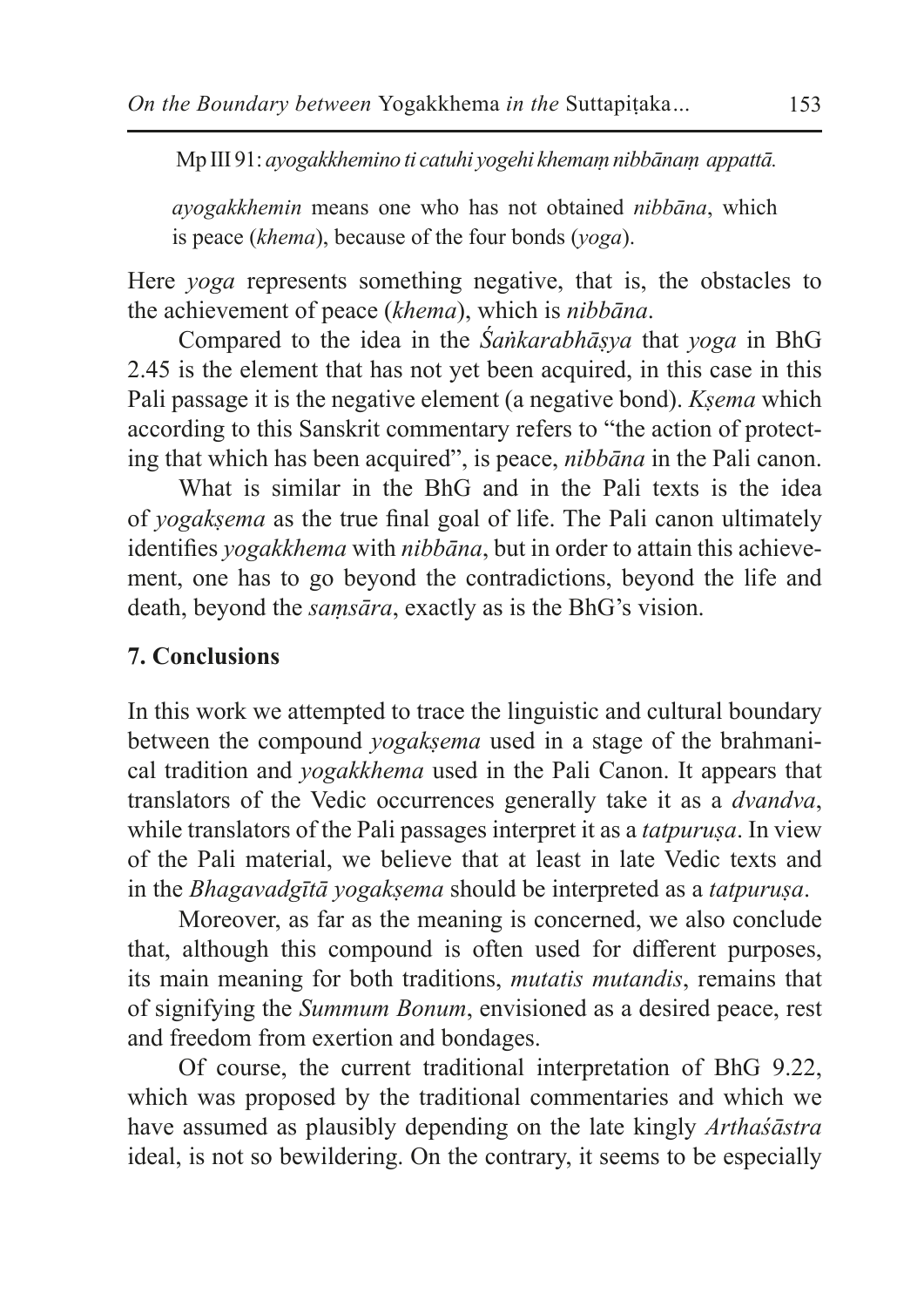fit for depicting the majestic image of Lord Kṛṣṇa in an anthropomorphic manner above all in a Bhakti context, but the second less renowned occurrence in the BhG, namely 2.45, sounds a little bit too sophisticated and almost philosophically oriented to be merely explained on the basis of the notion documented by its Vedic antecedents.

As a consequence, we consider that although the *Bhagavadgīta*  might have inherited the old Vedic secular meaning of this compound, it could have been influenced by early Buddhist ideas or by a broader shared changing cultural scenario of a progressive abstraction of the *yoga* and *kṣema* concepts.

#### **References**

#### **Abbreviations and primary sources**

- A = R. Morris (ed.). 1885; 1888. Vols. I–II; E. Hardy (ed.). 1897; 1899; 1900. Vols. III–V. *Aṅguttaranikāya*. London: PTS.
- Aṣṭ = R. N. Sharma (ed. and transl.). 1987–2003. The *Aṣṭādhyāyī of Pāṇini*. Vols. I–VI. New Delhi: Munshiram Manoharlal.
- AŚ = R. P. Kangle (ed.). 1986 [1965]. *The Kauṭilīya Arthaśāstra*. Delhi: Motilal Banarsidass.
- AVŚ = V. Bandhu (ed.). 1960–1962. *Atharvaveda (Śaunaka) with the Padapāṭha and Sāyaṇācārya's Commentary*. Hoshiarpur: Vishveshvaranand Vedic Research Institute.
- BhG = S. K. Belvarkar (ed.). 1945. *The Bhagavadgītā*. Being reprint of relevant parts of Bhīṣmaparvan from Bhandarkar Oriental Research Institute's edition of the Mahābhārata, for the first time critically edited by S. K. Belvalkar. Poona: Bhandakar Oriental Research Institute.
- BhGC = W. L. Shāstrī Paṇśikar (ed.). 1936.. *Śrīmadbhagavadgītā with the Commentaries Śrīmatśaṅkarabhāṣya with Āndagiri; Nīlakaṇṭhī; Bhāṣyotkarṣadīpikā of Dhanapati; Strīdharī; Gītārthasaṅgraha of Abhinavaguptāchārya and Gūḍharthadīpikā of Madhusūdana with Gūḍhārthatattvāloka of Śrīdharmadattaśarmā*. Bombay: Nirṇaya Sagar Press.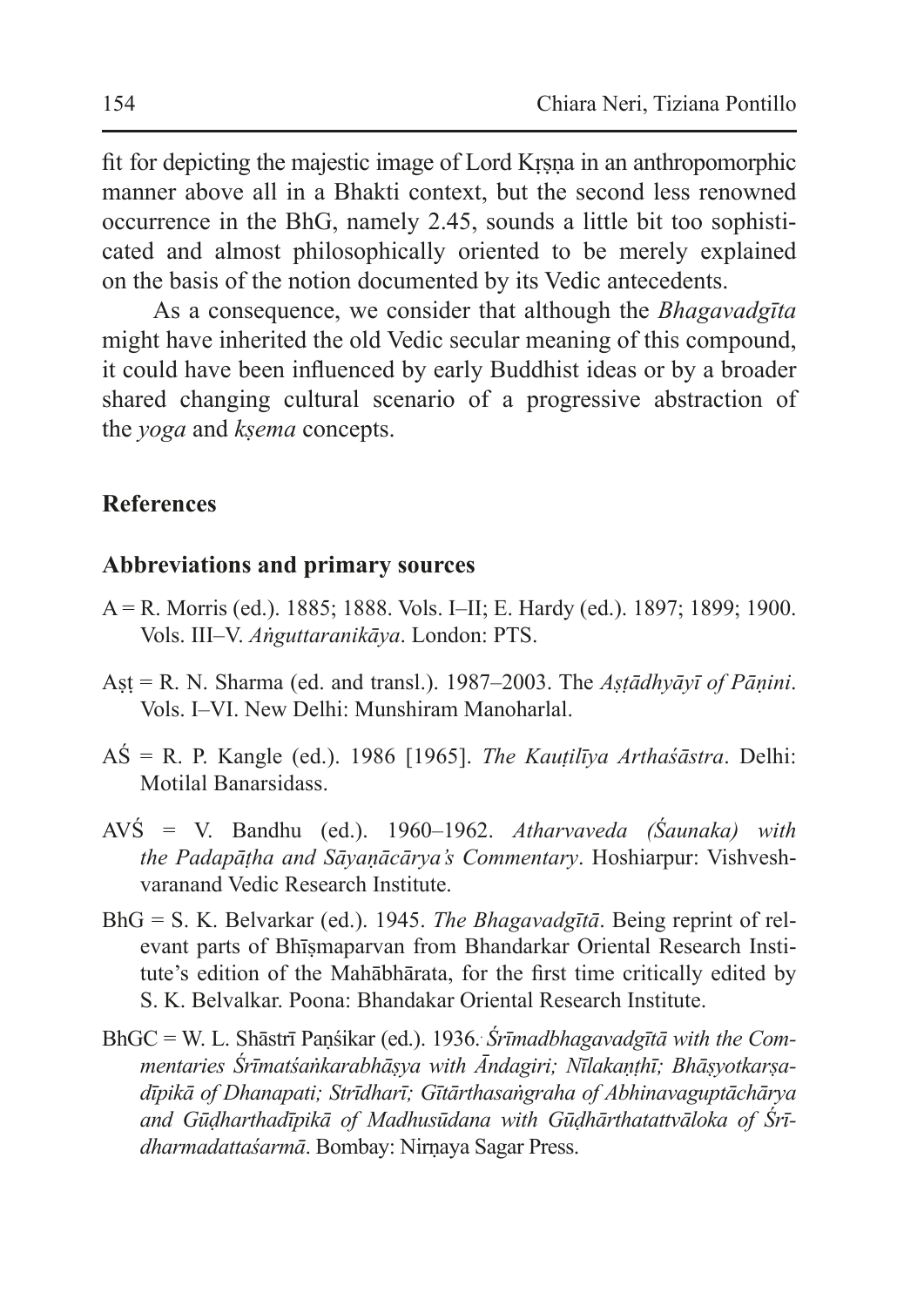- Dhp = O. von Hinüber and K. R. Norman (eds). 1994. *Dhammapada*. Oxford: PTS.
- Dhp-a = H. C. Norman (ed.). 1906. *The Commentary on the Dhammapada*. Vols. I–IV. London: PTS.
- It = E. Windisch (ed.). 1889. *Itivuttaka*. London: PTS.
- KaUp = *Kaṭhopaniṣad*. In: V. P. Limaye and R. K. Vadekar (eds). 1958. *Eighteen Principal Upaniṣad*. Vol. I. Poona: Vaidika Saṃṣodhana Maṇḍala.
- $M = V$ . Trenckner and R. Chalmers (eds). 1888. Vol. I; R. Chalmers (ed.). 1888; 1899. Vols. II–III. *Majjhimanikāya*. London: PTS.
- Mp = H. Kopp (ed.). 1956. *Manorathapūraṇī (Aṅguttaranikāya-aṭṭhakathā)*. London: PTS.
- MuṇḍUp = *Muṇḍakopaniṣad*. In: V. P. Limaye and R. K. Vadekar (eds). 1958. *Eighteen Principal Upaniṣad*. Vol. I. Poona: Vaidika Saṃṣodhana Mandala.
- *Nīlakaṇṭhavyākhyā* = See BhGC.
- Paṭis = A. C. Taylor (ed.). 1905. Vol. I; 1907. Vol. II. *Paṭisambhidāmagga*. London: PTS.
- PTS = Pali Text Society.
- ṚV = N. S. Sontakke and C. G. Kashikar (eds). 1983 [1933–1951]. *Ṛgveda-Samhitā with a Commentary of Sāyaṇācārya*. 4 vols. Poona: Vaidika Saṃṣodhana Maṇḍala.
- *Śaṅkarabhāṣya* = See BhGC.
- Th, Thī = H. Oldenberg and R. Pischel (eds). 1883. *Theragāthā and Therīgāthā*. 2nd ed. London: PTS.
- Th-a = F. L. Woodward (ed.). 1940. Vol. I; 1952. Vol. II; 1959. Vol. III. *Theragāthā aṭṭhakathā*. London: PTS.
- TU = *Taittirīyopaniṣad*. In: V. P. Limaye and R. K. Vadekar (eds). 1958. *Eighteen Principal Upaniṣad*. Vol. I. Poona: Vaidika Saṃṣodhana Maṇḍala.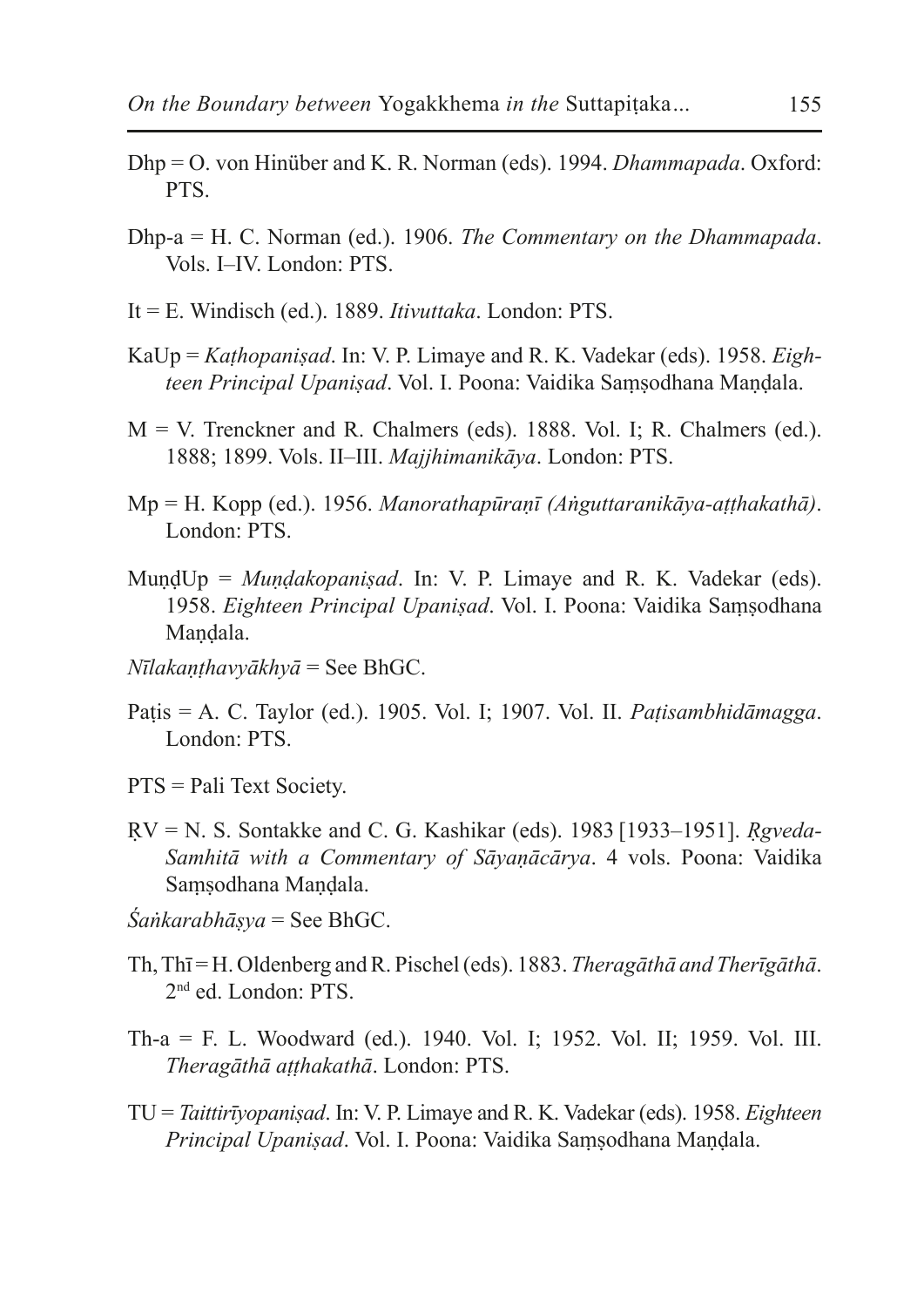#### **Secondary sources**

- Anālayo, B. 2009. Yoga. In: W. G. Weeraratne (ed.). *Encyclopedia of Buddhism*. Sri Lanka: Department of Buddhist Affairs. Vol. VIII, n°III: 799-802.
- Bandhu, V. 1960; 1963. *A Grammatical Word-Index to the Four Vedas*. Vols. I–II. Hoshiarpur: Vishveshvaranand Vedic Research Institute.
- Bodhi, B. 1995. *The Middle Length Discourses of the Buddha: A Translation of the Majjhima Nikāya (with Ñāṇamoli Bhikkhu)*. Boston: Wisdom Publications.
- —. 2000. *The Connected Discourses of the Buddha: A New Translation of the Saṃyutta Nikāya*. Boston: Wisdom Publication.
- —. 2012. *The Numerical Discourses of the Buddha: A Translation of the Aṅguttara Nikāya*. Boston: Wisdom Publications.
- Charpentier, J. 1928–29. *Kaṭhaka Upaniṣad*. Translated with an Introduction and Notes. In: Indian Antiquary, 57: 201–207, 221–229, 58: 1–5.
- Carter, J. R. and M. Palihawadana. 1987. *The Dhammapada*. London: Oxford University Press.
- Johnston, E. H. 1939. On Some Difficulties of the *Kaṭha Upaniṣad*. In: S. M. Katre and P. K. Gode (eds). *A Volume of Eastern and Indian Studies Presented to Professor F. W. Thomas*. (New Indian Antiquary, Extra Series, 1). Bombay: Karnatak Publishing House: 122–127.
- Kumoi, S. 1997. The Concept of Yoga in the Nikāyas. In: P. Kieffer-Pülz and J.-U. Hartmann (eds). *Bauddhavidyāsudhākaraḥ. Studies in Honour of Heinz Bechert*. Swisttal-Odendorf: Indica et Tibetica Verlag: 407–420.
- Muller, F. M. 1881. *The Sutta-nipata* (*The Sacred Book of the East*, Vol. X, Part. II). Oxford: Oxford University Press.
- —. 1884; 1900. *The Upanishads.* (*The Sacred Books of the East*, Vol. I, 1900; Vol. XV, 1884). Oxford University Press [Repr. Delhi: Motilal Banarsidass 1988; 1989].
- —. 1924. *The Dhammapada* (*The Sacred Book of the East*; Vol. X, Part. I)*.*  Oxford: Oxford University Press.